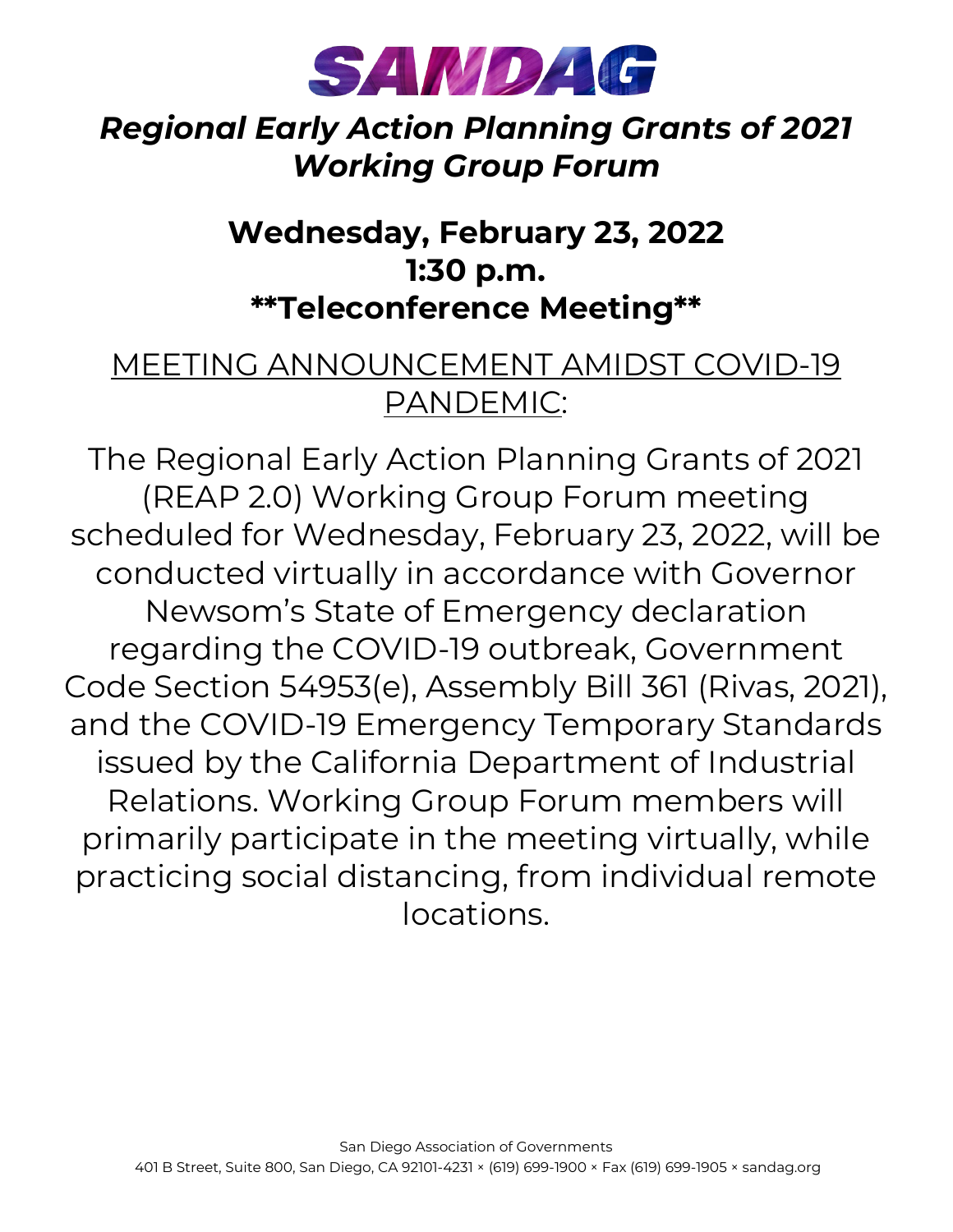To participate via Zoom webinar, click the link to join the meeting: [https://zoom.us/j/93673457768](https://gcc02.safelinks.protection.outlook.com/?url=https%3A%2F%2Fzoom.us%2Fj%2F93673457768&data=04%7C01%7Ceditorial%40sandag.org%7C5d84bb7d89a543395ec808d9e821eead%7C2bbb5689d9d5406b8d02cf1002b473e7%7C0%7C0%7C637796054692444432%7CUnknown%7CTWFpbGZsb3d8eyJWIjoiMC4wLjAwMDAiLCJQIjoiV2luMzIiLCJBTiI6Ik1haWwiLCJXVCI6Mn0%3D%7C3000&sdata=6PeJGdgGgEqMew5U4roKF4tt95WW%2BdJJ8lNvpWcXgoE%3D&reserved=0) Webinar ID: 936 7345 7768

To participate via phone, dial a number based on your current location in the US:

| +1 (669) 900-6833 | +1 (929) 205-6099 |
|-------------------|-------------------|
| +1 (253) 215-8782 | +1 (301) 715-8592 |
| +1 (346) 248-7799 | +1 (312) 626-6799 |

International numbers available: [https://zoom.us/u/abpY4FZj1a](https://gcc02.safelinks.protection.outlook.com/?url=https%3A%2F%2Fzoom.us%2Fu%2FabpY4FZj1a&data=04%7C01%7Ceditorial%40sandag.org%7C5d84bb7d89a543395ec808d9e821eead%7C2bbb5689d9d5406b8d02cf1002b473e7%7C0%7C0%7C637796054692444432%7CUnknown%7CTWFpbGZsb3d8eyJWIjoiMC4wLjAwMDAiLCJQIjoiV2luMzIiLCJBTiI6Ik1haWwiLCJXVCI6Mn0%3D%7C3000&sdata=54%2FpdJ5ZJ0M00iFvUvjjTiyxKCXN%2FYYcBvrnYGoIUKs%3D&reserved=0)

SANDAG relies on commercial technology to broadcast the meeting via Zoom. With the increase of virtual meetings, platforms such as Microsoft Teams, WebEx, GoToMeeting, and Zoom are working to scale their systems to meet the new demand. If we experience technical difficulty or you are unexpectedly disconnected from the broadcast, please close and reopen your browser and click the link to rejoin the meeting. SANDAG staff will take all possible measures to ensure a publicly accessible experience.

**Public Comments:** Persons who wish to address the members on an item to be considered at this meeting, or on non-agendized issues, may email comments to the Clerk at [clerkoftheboard@sandag.org](mailto:clerkoftheboard@sandag.org)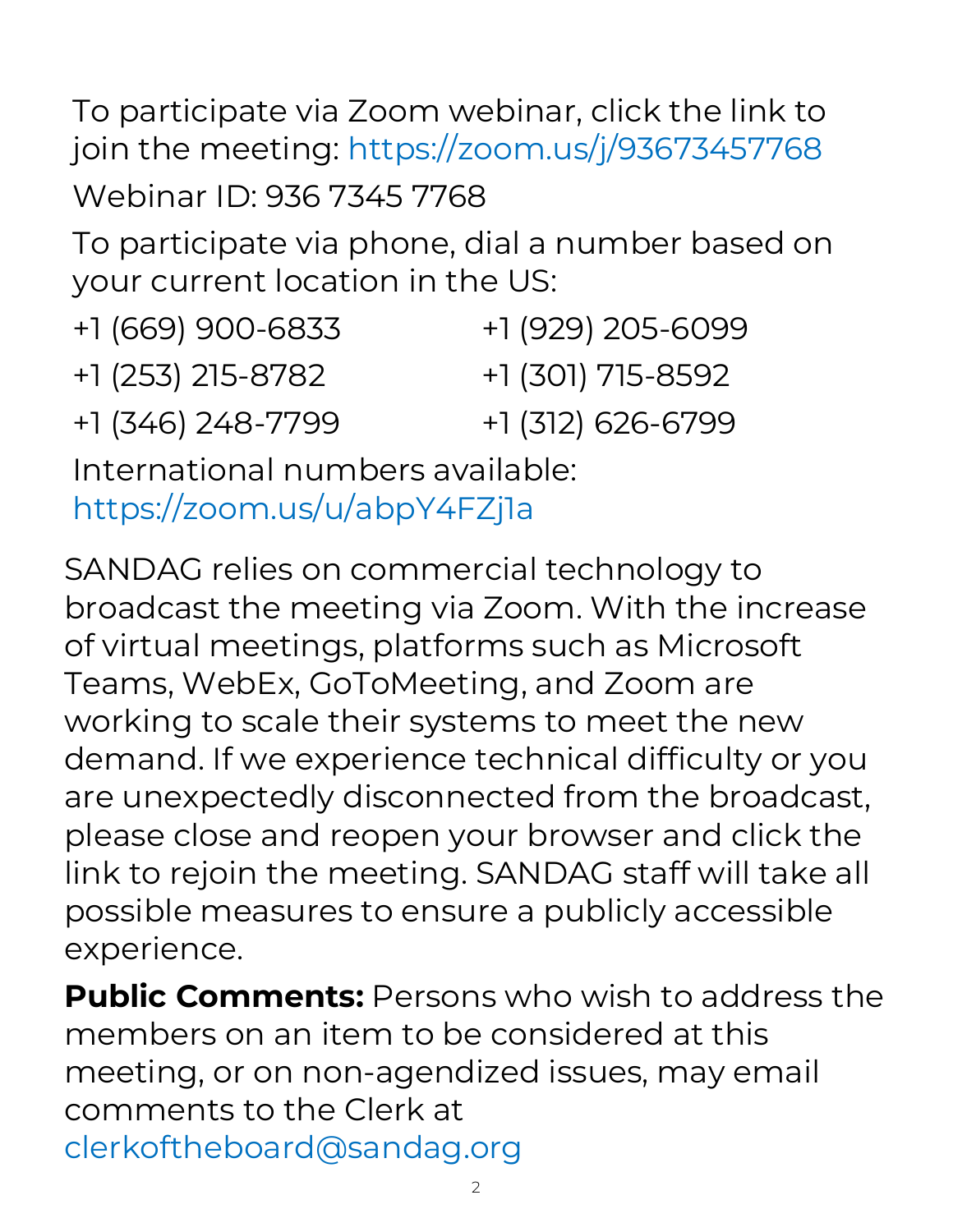(please reference Wednesday, February 23, 2022, REAP 2.0 Working Group Forum meeting in your subject line and identify the item number(s) to which your comments pertain). Comments received by 4 p.m. on Tuesday, February 22, 2022, will be provided to members prior to the meeting. If you desire to provide live verbal comment during the meeting, please join the Zoom meeting by computer or phone and use the "Raise Hand" function to request to provide public comment. On a computer, the "Raise Hand" feature is on the Zoom toolbar. By phone, enter \*9 to "Raise Hand" and \*6 to unmute. Requests to provide live public comment must be made at the beginning of the relevant item, and no later than the end of any staff presentation on the item. The Clerk will call on members of the public who have timely requested to provide comment by name for those joining via a computer and by the last three digits of for those joining via telephone. All comments received prior to the close of the meeting will be made part of the meeting record. Please note that any available chat feature on the Zoom meeting platform should be used by panelists and attendees solely for procedural or other "housekeeping" matters as comments provided via the chat feature will not be retained as part of the meeting record. All comments to be provided for the record must be made via email or orally per the instructions above.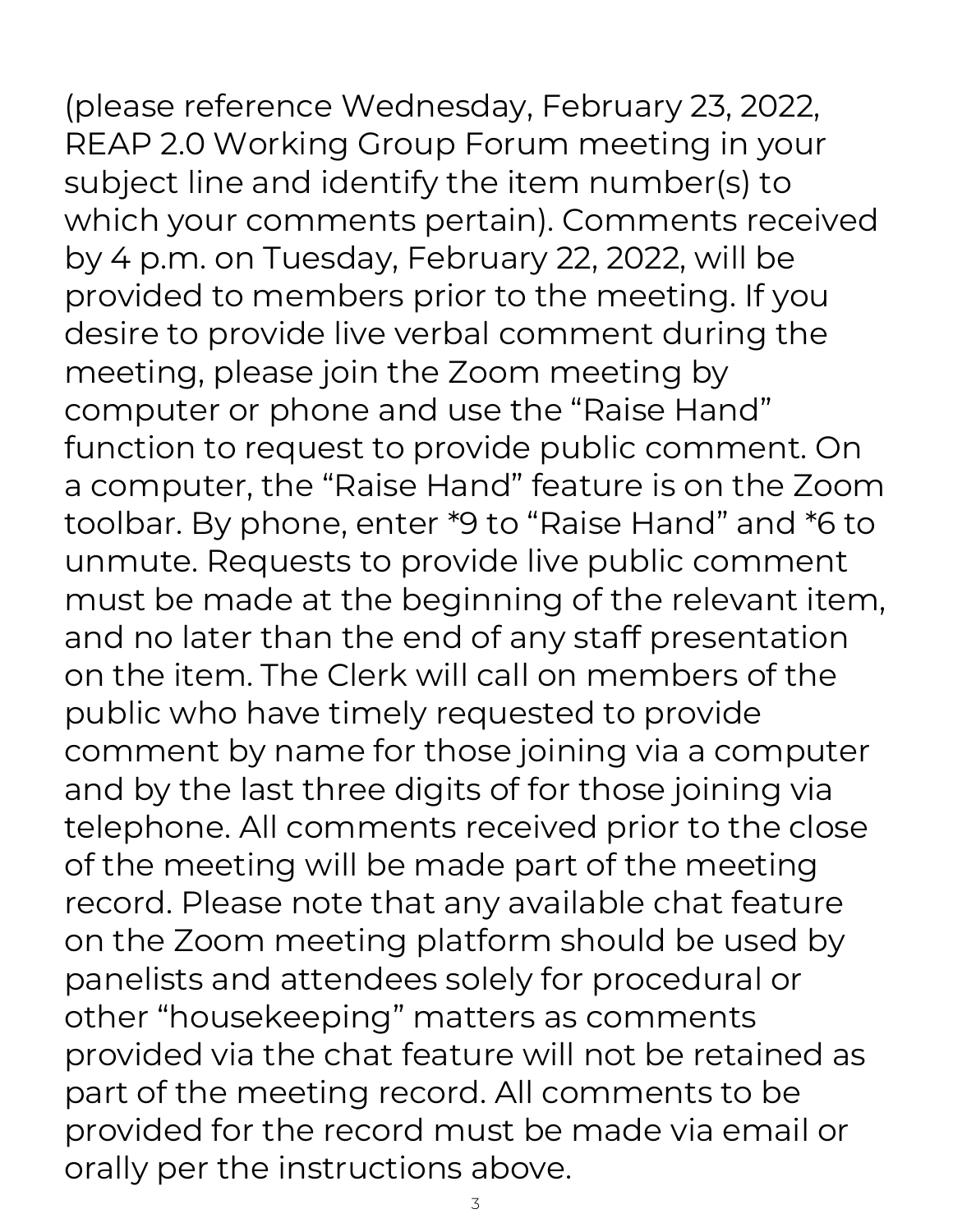

Welcome to SANDAG. Members of the public may speak to the Working Group Forum on any item at the time the Working Group Forum is considering the item. Public speakers are limited to three minutes or less per person. The Working Group Forum may only take action on any item appearing on the agenda. In order to keep the public informed in an efficient manner and facilitate public participation, SANDAG also provides access to all agenda and meeting materials online at sandag.org/meetings. Additionally, interested persons can sign up for email notifications at sandag.org/subscribe.

SANDAG operates its programs without regard to race, color, and national origin in compliance with Title VI of the Civil Rights Act. SANDAG has developed procedures for investigating and tracking Title VI complaints, and the procedures for filing a complaint are available to the public upon request. Questions concerning SANDAG nondiscrimination obligations or complaint procedures should be directed to the SANDAG General Counsel, John Kirk, at (619) 699-1997 or john.kirk@sandag.org. Any person who believes himself or herself or any specific class of persons to be subjected to discrimination prohibited by Title VI also may file a written complaint with the Federal Transit Administration.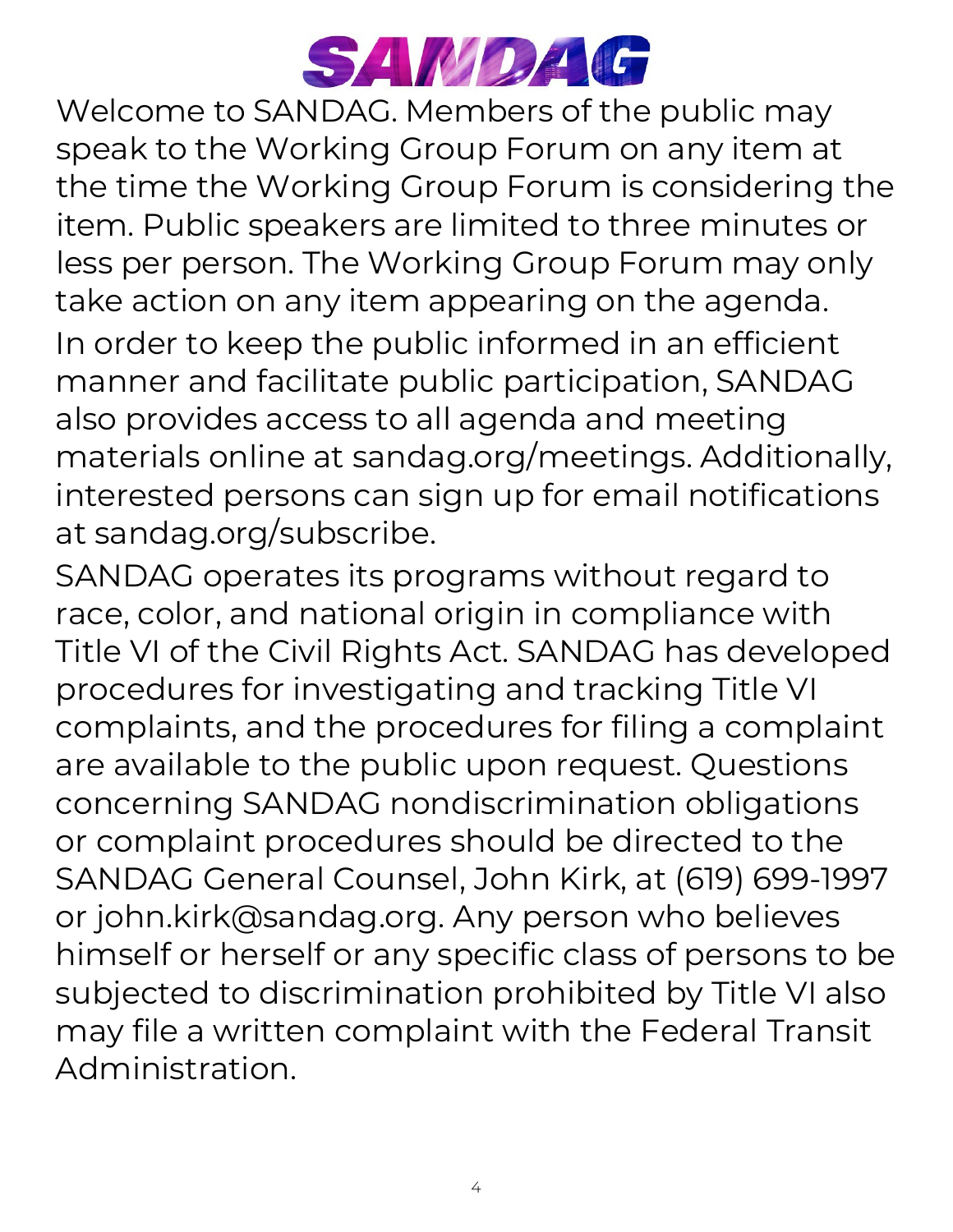In compliance with the Americans with Disabilities Act (ADA), SANDAG will accommodate persons who require assistance in order to participate in SANDAG meetings. If such assistance is required, please contact the Clerk of the Board at

[clerkoftheboard@sandag.org](mailto:clerkoftheboard@sandag.org) or at (619) 699-1985, at least 72 hours in advance of the meeting. To request this document or related reports in an alternative format, please call (619) 699-1900 or (619) 699-1904 (TTY), or fax (619) 699-1905 at least 72 hours in advance of the meeting.

SANDAG agenda materials can be made available in alternative languages. To make a request, call (619) 699-1900 in advance of the meeting.

Los materiales de la agenda de SANDAG están disponibles en otros idiomas. Para hacer una solicitud, llame al (619) 699-1900.

如有需要, 我们可以把SANDAG议程材料翻译成其他語言. 请在会议前至少 72 小时打电话 (619) 699-1900 提出请求.

# **CC** Closed Captioning is available

- Click the closed caption icon on the toolbar at the top of your screen and follow the prompts, or
- Open your browser and paste the link: [streamtext.net/player?event=SANDAG-SSTAC](https://www.streamtext.net/player?event=SANDAG-SSTAC)

## **Vision Statement**

*Pursuing a brighter future for all.*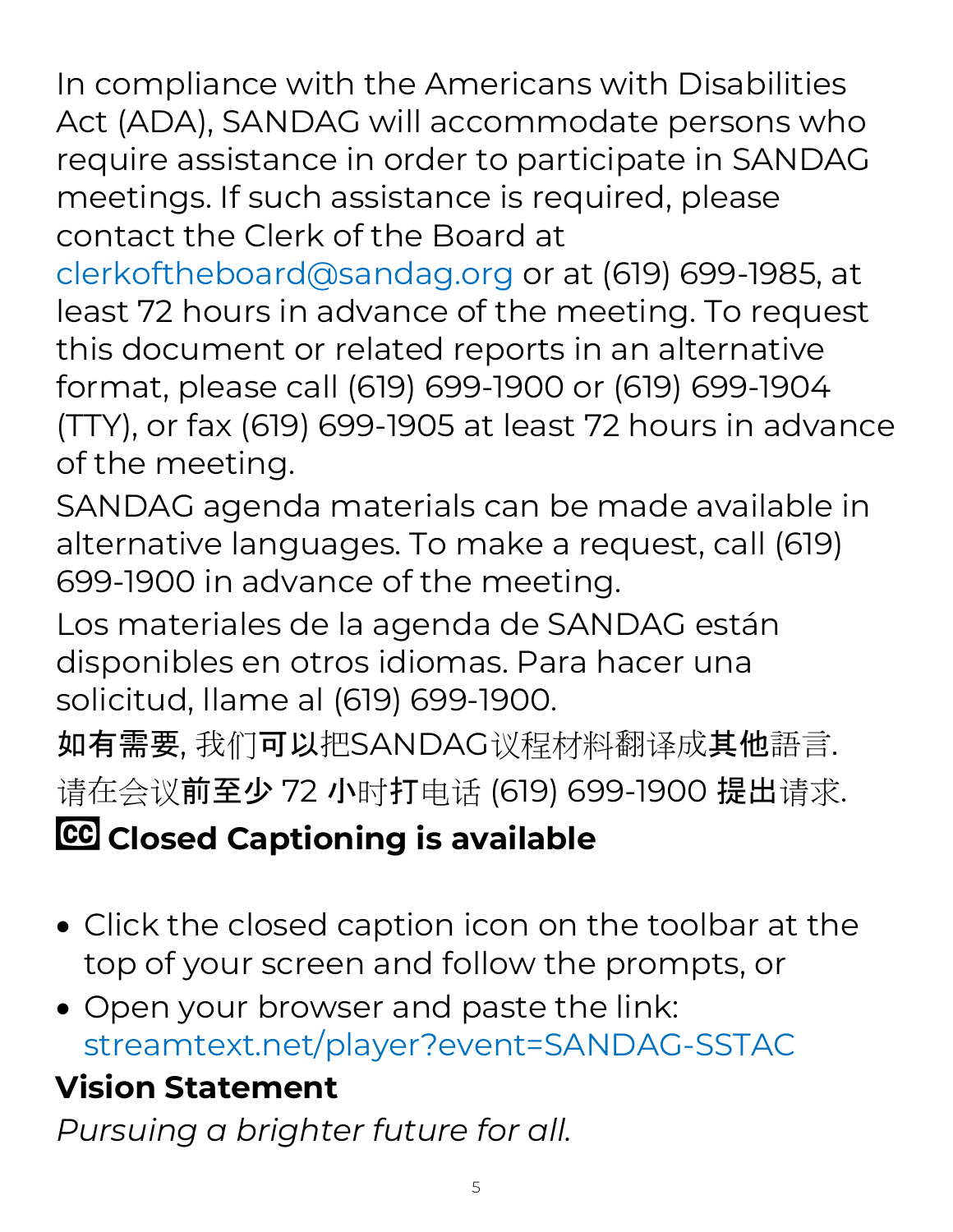## **Mission Statement**

*We are the regional agency that connects people, places, and innovative ideas by implementing solutions with our unique and diverse communities.*

#### **Our Commitment to Equity**

*We hold ourselves accountable to the communities we serve. We acknowledge we have much to learn and much to change; and we firmly uphold equity and inclusion for every person in the San Diego region. This includes historically underserved, systemically marginalized groups impacted by actions and inactions at all levels of our government and society.*

*We have an obligation to eliminate disparities and ensure that safe, healthy, accessible, and inclusive opportunities are available to everyone. In 2021, SANDAG will develop an equity action plan that will inform how we plan, prioritize, fund, and build projects and programs; frame how we work with our communities; define how we recruit and develop our employees; guide our efforts to conduct unbiased research and interpret data; and set expectations for companies and stakeholders that work with us. We are committed to creating a San Diego region where every person who visits, works, and lives can thrive.*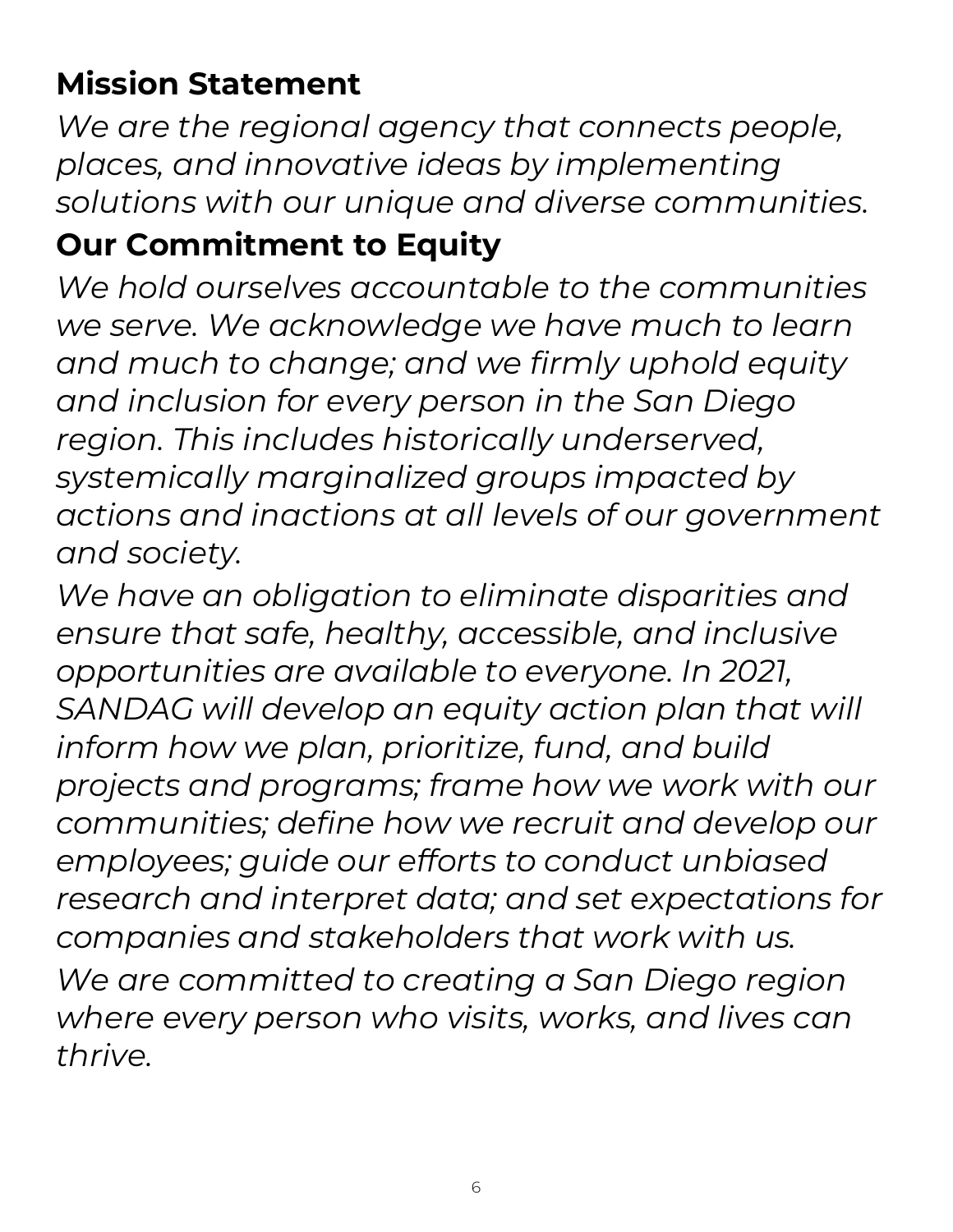

**Regional Early Action Planning Grants of 2021** Working Group Forum

February 23, 2022 1:30pm - 3:30pm

<https://zoomus/j/93673457768>

#### **AGENDA**

- **1. Introductions**
- **2. Regional Early Action Planning Grants of 2021 (REAP2.0)**
	- **a.** Overview of REAP 2.0 SANDAG is preparing to receive up to \$43 million in grant funding from the California Department of Housing and Community Development through the REAP 2.0 program to implement the 2021 Regional Plan and help furtheraffordable and fair housing in our region. SANDAG staff and representatives from the Department of Housing and Community Development (HCD) will present an overview of REAP 2.0 and potential programs, projects, and policies under consideration.
	- **b.** Working Group Discussion and Feedback
	- **c.** Public Comments
	- **d.** Wrap Up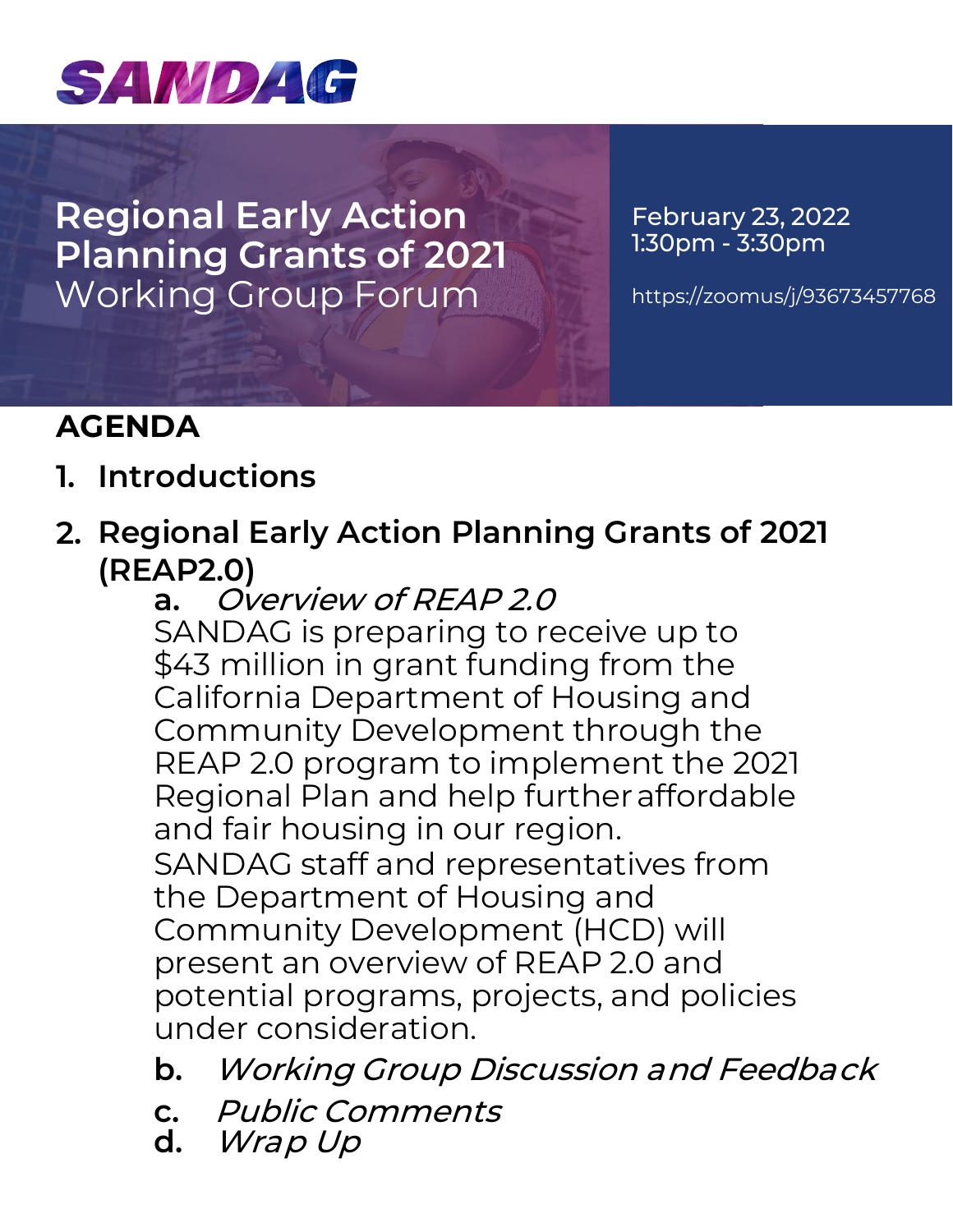Staff will conclude the workshop with upcoming ways to stay informedand involved.

## **3. Non-Agenda Public Comments/Communications**

Members of the public shall have the opportunity to address any issue within the jurisdictionof SANDAG that is not on this agenda. Public speakers are limited to three minutes or less per person.

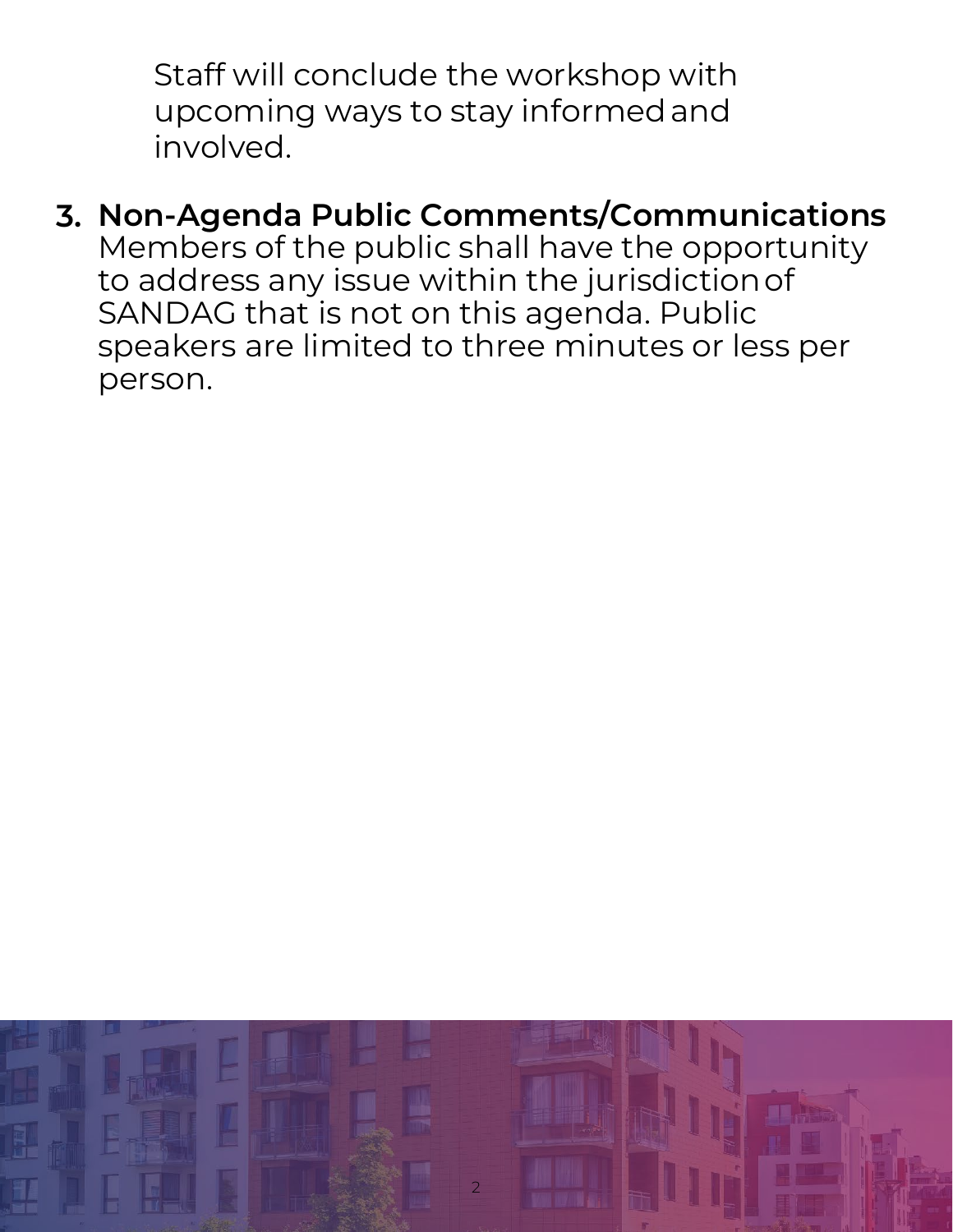### SAMDAG Regional Early Action Planning Grants of 2021 Working Group Forum

Item: 2 February 23, 2022 Action: **Discussion Regional Early Action Planning Grants of 2021**

#### **Overview**

In July 2021, the California state legislature passed Assembly Bill 140 (AB 140), establishing the [Regional Early Action Planning Grants of](https://hcd.ca.gov/grants-funding/active-funding/reap2.shtml)  [2021 \(REAP 2.0\),](https://hcd.ca.gov/grants-funding/active-funding/reap2.shtml) which makes approximately \$600 million available statewide to advance implementation of adopted regional plans. A majority of the funds will flow directly to state Metropolitan Planning Organizations (MPOs) to fund regional initiatives and suballocate funds to eligible entities in their region to further affordable fair housing and climate commitments. Based on a population formula, SANDAG is eligible for a maximum allocation amount of \$43,037.322.72 and is currently eligible to request up to 10% (or approximately \$4.3 million) in advance of a full request for funding.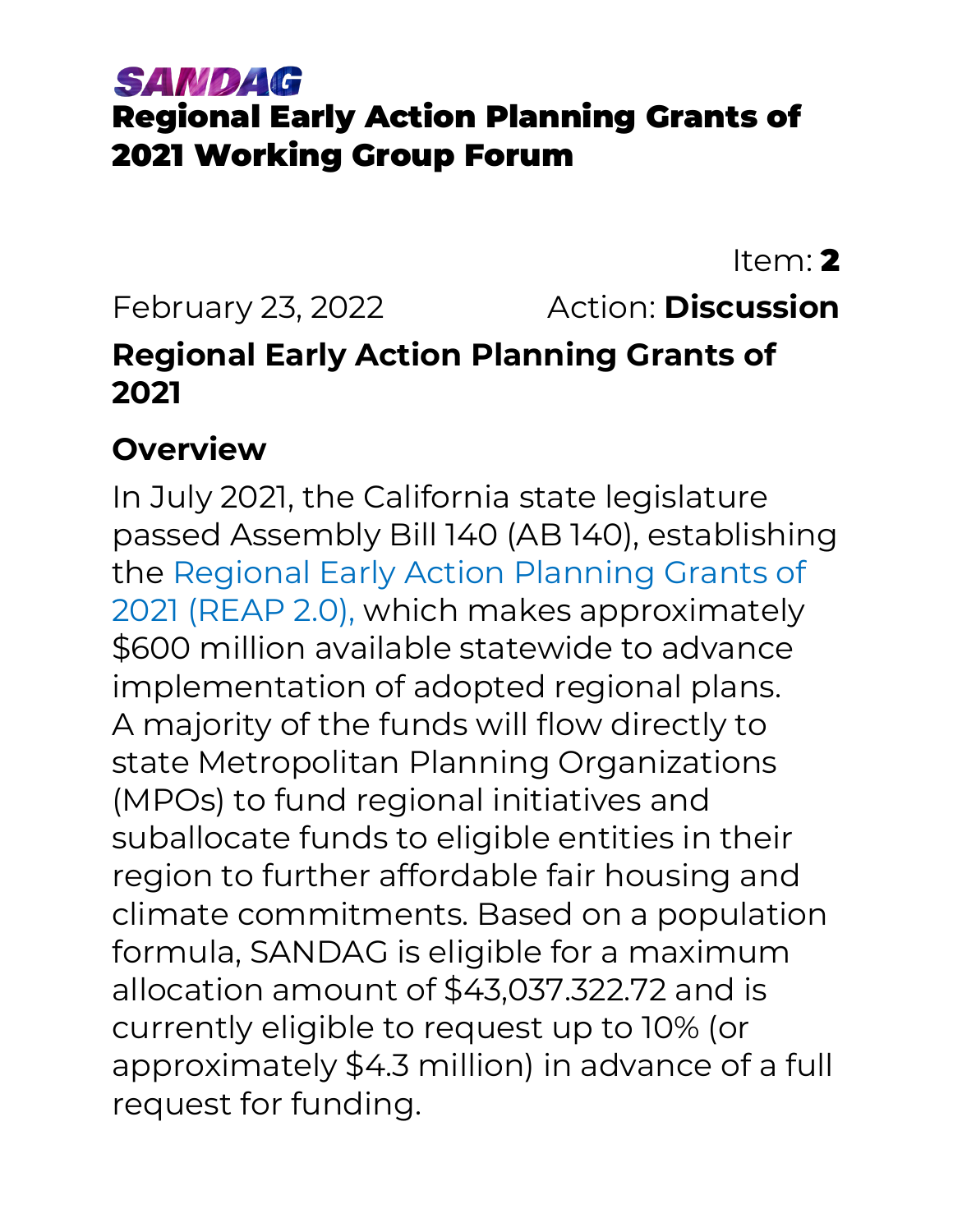This initial \$4.3 million would be used for education and outreach activities to inform SANDAG's full application to the program, planning studies identified in the 2021 Regional Plan with a focus on housing, and continued development and expansion of the Housing Acceleration Program as a mechanism for suballocating funds.

## **Discussion**

REAP 2.0 funds will assist in the implementation of the 2021 Regional Plan and Sustainable Communities Strategy through transformative planning and implementation activities including accelerating infill and affordable housing development; realizing multimodal communities; and increasing transit ridership, walking, and biking as primary modes of transportation. The California Department of Housing and Community Development (HCD) is the lead agency for the program and is working collaboratively with the other state agencies to develop detailed guidance for implementation. HCD plans to release